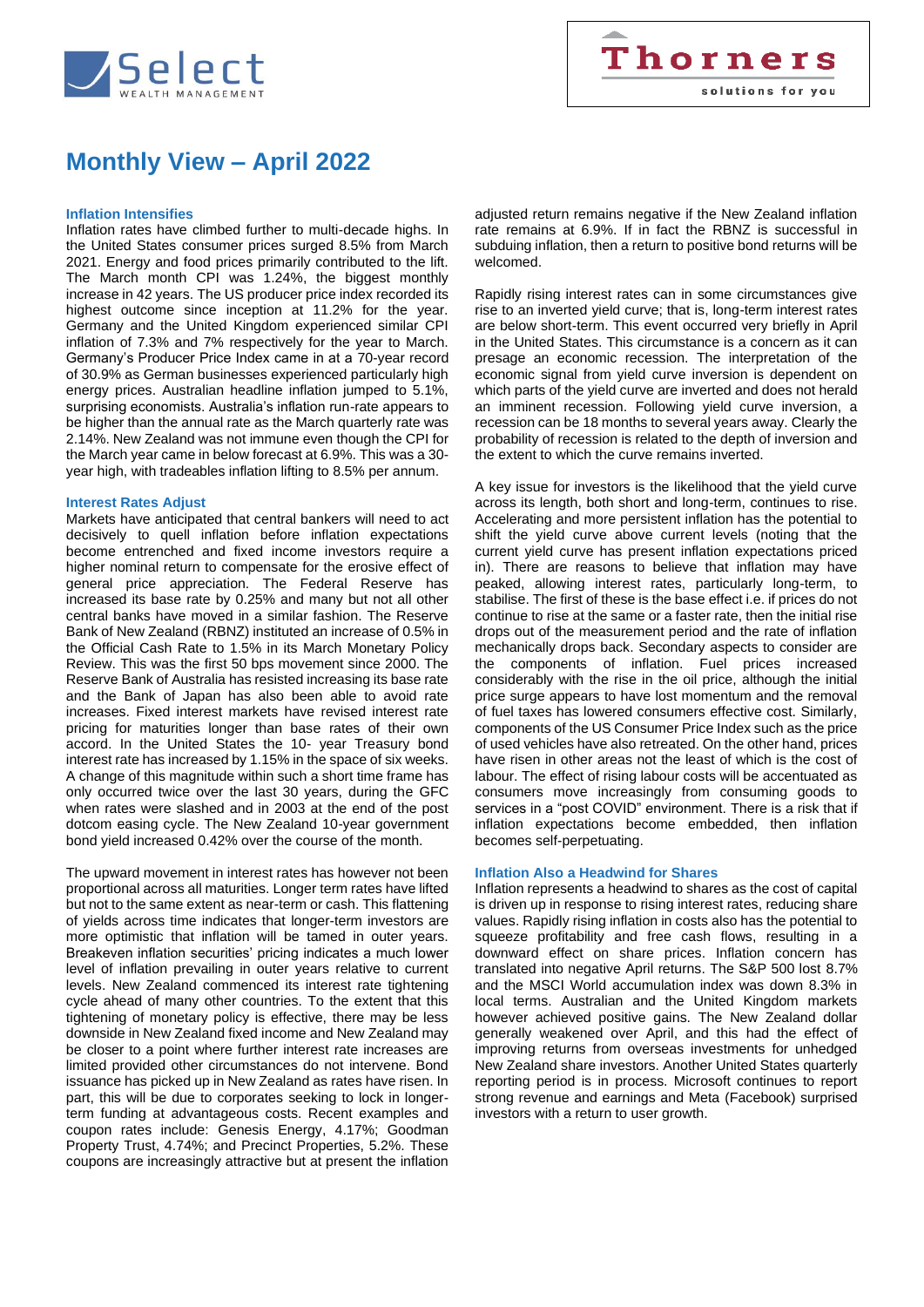

The major US company reports were more mixed than in the past with Amazon reporting weak guidance and suffering its largest one day fall since 2006. Netflix subscriber numbers underwhelmed, and the company's share price fell sharply. The technology segment of the US market was also notable for the launch of a takeover offer for Twitter by billionaire Elon Musk. Musk offered to buy the company for US\$44 billion.

#### **China Disrupted by Covid**

The Chinese equity market, although of less direct relevance to Australasian equity investors, remains important for the wellbeing of the general economy. China's equity markets continued to experience weakness over April. China's Performance of Manufacturing Index contracted. This reflected the impact of COVID lockdowns. Further global supply chain disruption is likely to be a continuing consequence of health protection measures. Although China has relatively low vaccination rates compared to Australasia and the Chinese vaccine appears to be less effective than those available in the West, based on Western experience economic disruption is likely to be short-term. Chinese company valuations are inexpensive, and this could provide the foundation for a recovery in Chinse equity values as COVID is addressed.

#### **Australian Share Market Remain Resilient**

The Australian share market has exhibited resilience in the face of rising global inflation, supply chain disruption and geopolitical upheaval. To a degree Australia has been insulated from quantitative tightening measures as the Reserve Bank of Australia has not yet implemented inflation fighting measures. Australian bond market pricing suggests that a tightening response is inevitable but with an Australian Federal Election in May the bank has so far held off. The election is yet to reveal any substantive policy changes influencing the outlook for Australian shares. The Australian banking sector continues to add stability to the Australian share market.

Advancement of Australian quantitative tightening will likely assist bank earnings provided that this benefit is not competed away. Despite China's immediate demand ebbing somewhat, commodity prices remain elevated which is supporting the Australian resources sector. One area of possible vulnerability within the Australian market is consumer demand-focused stocks. Consumer confidence has softened but Australian households remain well positioned with strong employment and higher savings.

#### **New Zealand Less Defensive**

The New Zealand share market has proven more defensive than markets dominated by high growth companies but year to date returns have been poor. Like international markets, price weakness has been most evident in high multiple 'growth' companies. A potential offer for Pushpay represents an exception to this. Border reopening beneficiaries strengthened in April and Air New Zealand successfully completed its large rights issue.

#### **Summary**

In response to macroeconomic conditions, it may be prudent to position portfolios to be at the strategic asset allocation or slightly conservative in some cases. Increasing cash holdings from both growth and fixed income provides some buffer from potential further underperformance. Although the returns from cash remain meagre, increasing cash provides some optionality and improved nominal income relative to recent history. Modest underweighting of growth assets may be prudent given the rapidity with which rates have risen and the absolute level rates reached from historical lows. A case can still be made for a bounce back in growth assets if central banks are successful and the consumer remains robust, however caution suggests that mildly defensive positioning could be the course of least regret.

### **Monthly View continued – April 2022**

#### **Key Market movements over April 2022 Source: Bloomberg**

| market returns in their own<br><b>Share</b><br>currency | 1 Month     | <b>3 Months</b> | 1 Year     |
|---------------------------------------------------------|-------------|-----------------|------------|
| NZX 50 (New Zealand Shares)                             | $-1.9%$     | $0.0\%$         | $-6.7\%$   |
| <b>MSCI ACWI (Global Shares)</b>                        | $-6.7\%$    | $-7.1\%$        | $-3.4%$    |
| S&P 500 (Top 500 US Listed Companies)                   | $-8.8\%$    | $-8.5%$         | $-1.2%$    |
| NASDAQ 100 (US Technology Companies)                    | $-13.4%$    | $-13.9%$        | $-7.3%$    |
| ASX 200 (Australian Shares)                             | $-0.9%$     | 6.6%            | 5.8%       |
| <b>New Zealand Interest Rates</b>                       | Latest rate | 3 months ago    | 1 year ago |
| New Zealand's Official Cash Rate                        | 1.50%       | 1.00%           | 0.25%      |
| 3 Month Deposit Rate                                    | 1.73%       | 1.55%           | 0.31%      |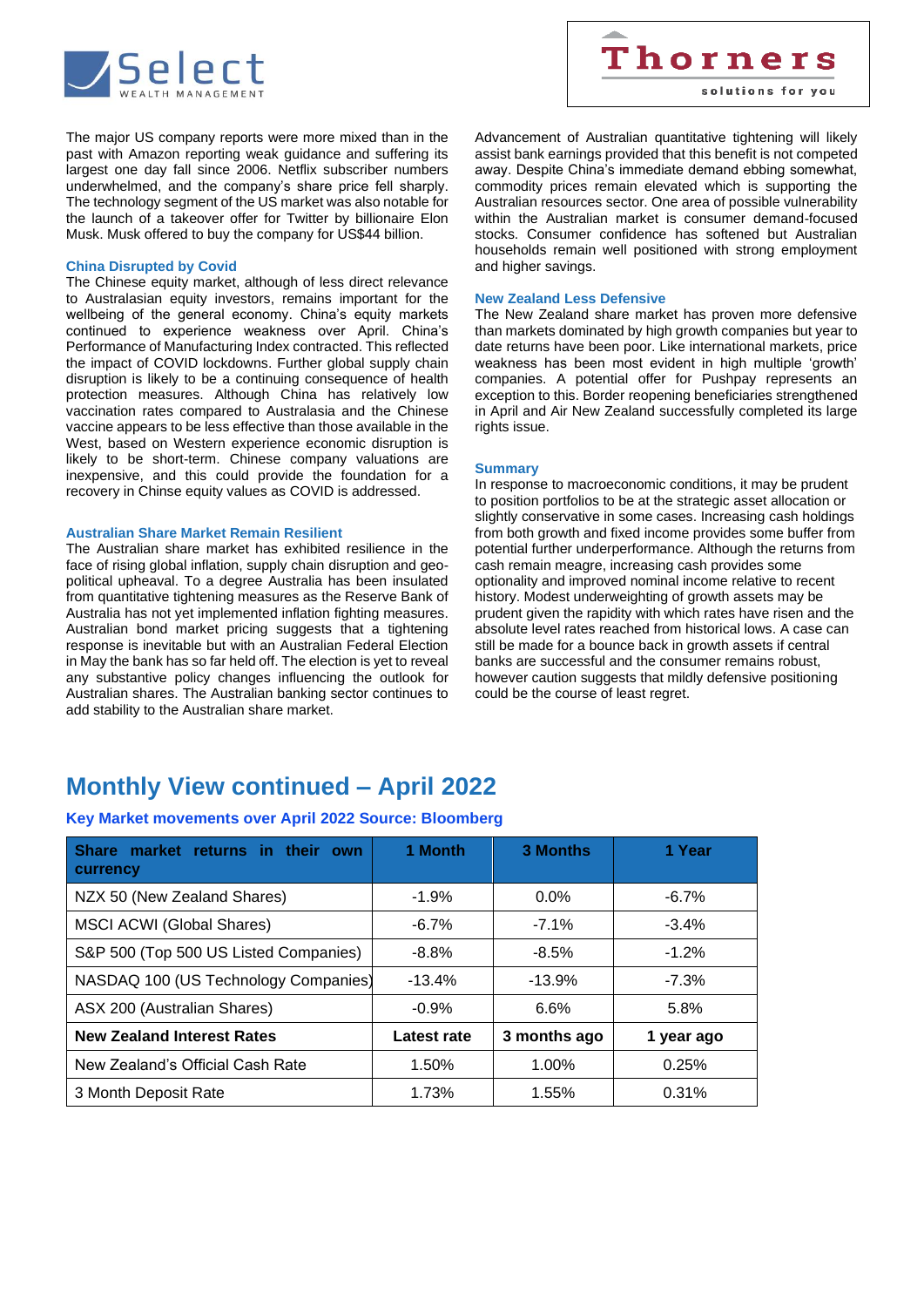



**Information and Disclaimer:** This report is for information purposes only. It does not take into account your investment needs or personal circumstances and so is not intended to be viewed as investment or financial advice. If you require financial advice you should always speak to your Financial Adviser. The price, value and income derived from investments may fluctuate because values can go down as well as up and investors may get back less than originally invested. Past performance is not indicative of future results and no representation or warranty, express or implied, is made regarding future performance. This report has been prepared from published information and other sources believed to be reliable, accurate and complete at the time of preparation. While every effort has been made to ensure accuracy Thorner Investment Services Ltd, JMI Wealth nor any person involved in this publication, accept any liability for any errors or omission, nor accepts liability for loss or damage as a result of any reliance on the information presented. Disclosure statements are available on request and free of charge.